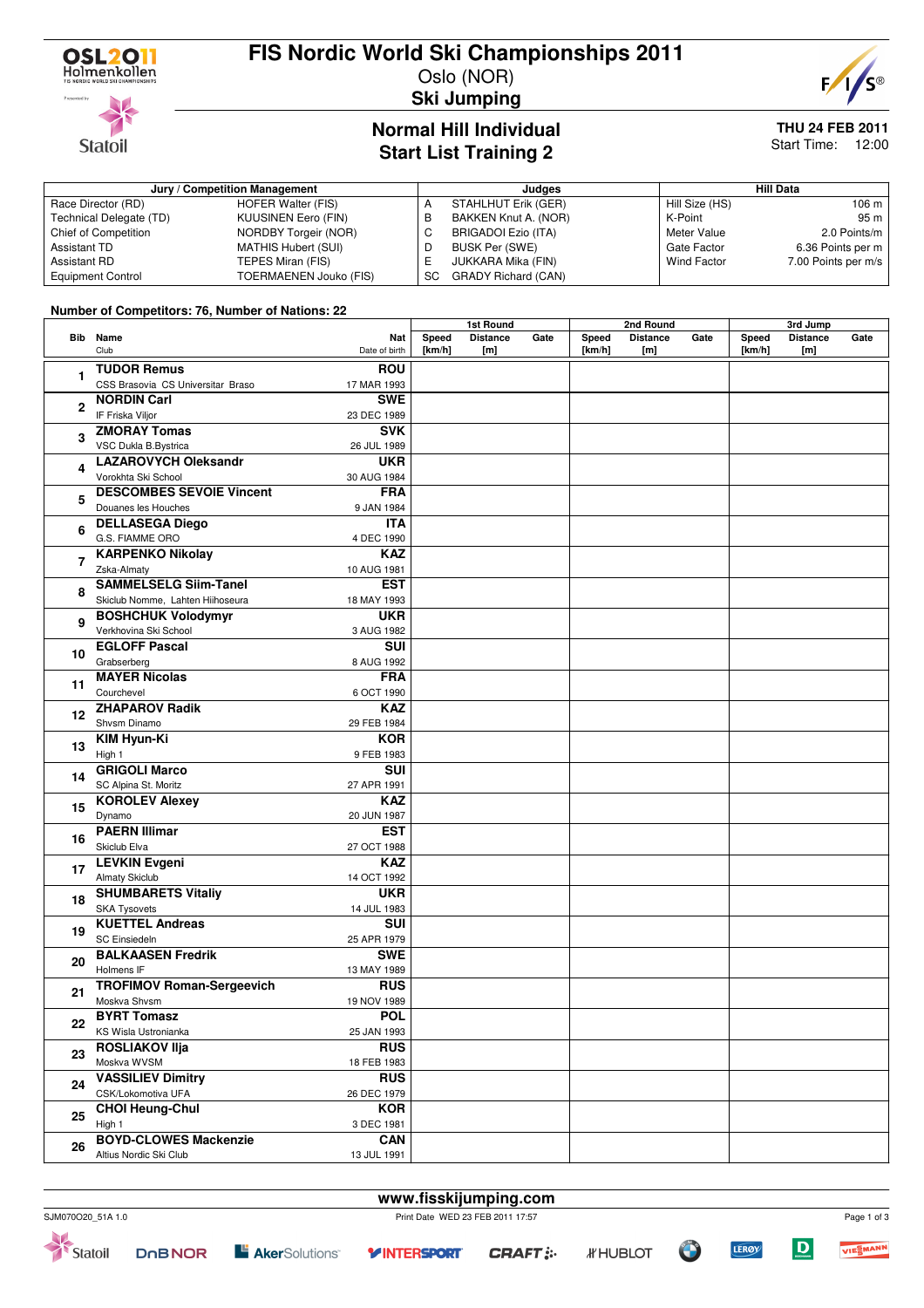## **FIS Nordic World Ski Championships 2011**



#### Oslo (NOR) **Ski Jumping**

#### **Normal Hill Individual Start List Training 2**

**THU 24 FEB 2011** Start Time: 12:00

**Bib Name** Club **Nat** Date of birth **1st Round Speed Distance Gate [km/h] [m] 2nd Round Speed Distance Gate [km/h] [m] 3rd Jump Speed Distance Gate [km/h] [m] <sup>27</sup> BRESADOLA Davide** C.S. Esercito **ITA** 10 SEP 1988 **<sup>28</sup> FRENETTE Peter** New York Ski Ed Foundation **USA** 24 FEB 1992 **<sup>29</sup> MEZNAR Mitja** NSK Trzic Trifix **SLO** 30 JUN 1988 **<sup>30</sup> ZYLA Piotr** KS Wisla Ustronianka **POL** 16 JAN 1987 **<sup>31</sup> ZOGRAFSKI Vladimir** Samokov **BUL** 14 JUL 1993 **<sup>32</sup> HLAVA Lukas** Dukla Liberec **CZE** 10 SEP 1984 **<sup>33</sup> MORASSI Andrea** C.S. Forestale **ITA** 30 AUG 1988 **<sup>34</sup> SEDLAK Borek** Dukla Liberec **CZE** 15 JUN 1981 **<sup>35</sup> COLLOREDO Sebastian** G.S. Fiamme Gialle **ITA** 9 SEP 1987 **<sup>36</sup> DAMJAN Jernej** SSK Costella Ilirija **SLO** 28 MAY 1983 **<sup>37</sup> TAKEUCHI Taku** Kitano Construction Corp. Ski Club **JPN** 20 MAY 1987 **<sup>38</sup> YUMOTO Fumihisa** Tokyo Biso Group Ski Team **JPN** 23 APR 1984 **<sup>39</sup> MUOTKA Olli** Ounasvaaran Hiihtoseura **FIN** 14 JUL 1988 **<sup>40</sup> AHONEN Janne** Lahden Hiihtoseura **FIN** 11 MAY 1977 **<sup>41</sup> KOIVURANTA Anssi** Kuusamon Erä-Veikot **FIN** 3 JUL 1988 **<sup>42</sup> TEPES Jurij** SD Dolomiti **SLO** 14 FEB 1989 **<sup>43</sup> FREITAG Richard** SG Nickelhuette Aue **GER** 14 AUG 1991 **<sup>44</sup> HULA Stefan** SSR LZS SOKOL Szczyrk **POL** 29 SEP 1986 **<sup>45</sup> KORNILOV Denis** Sdushor N. Novgorod Dinamo **RUS** 17 AUG 1986 **<sup>46</sup> JANDA Jakub** Dukla Liberec **CZE** 27 APR 1978 **<sup>47</sup> BODMER Pascal** SV Messstetten **GER** 4 JAN 1991 **<sup>48</sup> HAPPONEN Janne** Puijon Hiihtoseura **FIN** 18 JUN 1984 **<sup>49</sup> SCHMITT Martin** SC Furtwangen **GER** 29 JAN 1978 **<sup>50</sup> MATURA Jan** Dukla Liberec **CZE** 29 JAN 1980 **<sup>51</sup> CHEDAL Emmanuel** SC Courchevel **FRA** 15 JAN 1983 **<sup>52</sup> TOCHIMOTO Shohei** Snow Brand Ski Team **JPN** 21 DEC 1989 **<sup>53</sup> PREVC Peter** SK Triglav Kranj **SLO** 20 SEP 1992 **<sup>54</sup> KASAI Noriaki** Tsuchiya Home Ski Team **JPN** 6 JUN 1972 **<sup>55</sup> KRANJEC Robert** SK Triglav Kranj **SLO** 16 JUL 1981 **<sup>56</sup> KARELIN Pavel** Nizhniy Novgorod **RUS** 27 APR 1990